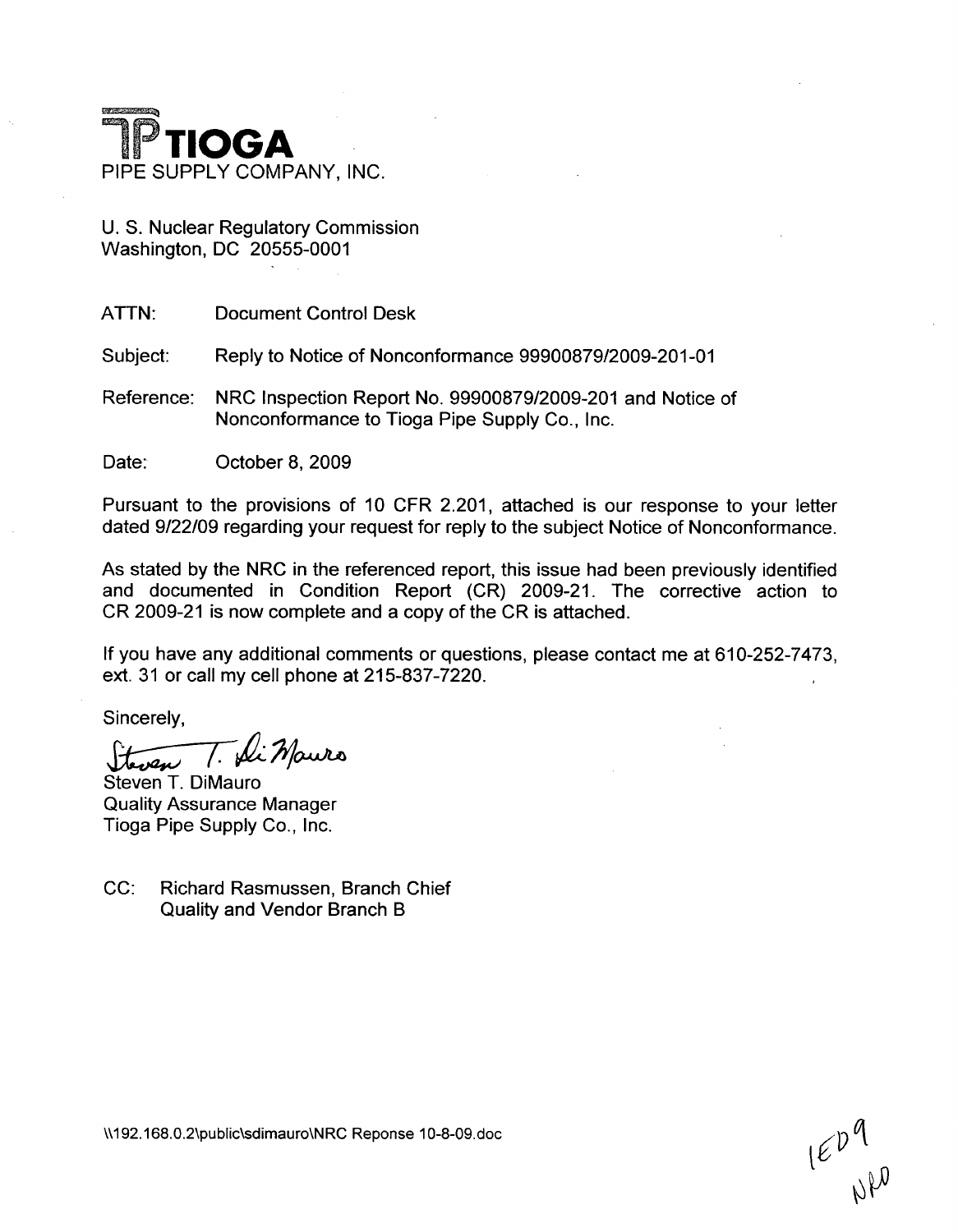| Form QSP #26.1                                                                                                                                                                                                                                                                                                      | Vendor                                                                                              |  |  |
|---------------------------------------------------------------------------------------------------------------------------------------------------------------------------------------------------------------------------------------------------------------------------------------------------------------------|-----------------------------------------------------------------------------------------------------|--|--|
| 03/09                                                                                                                                                                                                                                                                                                               | $\overline{\mathsf{X}}$<br>Internal<br><b>TIOGA PIPE SUPPLY CO INC.</b><br><b>CONDITION REPORT</b>  |  |  |
| Vendor Name: Tioga Pipe Supply Co., Inc.                                                                                                                                                                                                                                                                            | CR#<br>2009-21                                                                                      |  |  |
| Location: Easton, PA                                                                                                                                                                                                                                                                                                | Date: 8/11/09<br><u> 1980 - Andrea Andrew Maria (h. 1980).</u>                                      |  |  |
| <b>Requirement:</b><br>10CFR50, App. B, Section XVII, Quality Assurance Records states in part, "Sufficient records shall be<br>maintained to furnish evidence of activities affecting quality. Requirements shall be established<br>concerning record retention (duration), location and assigned responsibility." |                                                                                                     |  |  |
| <b>Finding:</b><br>See Supplementary Sheet                                                                                                                                                                                                                                                                          |                                                                                                     |  |  |
| Reported by: NUPIC Steve DiMauro                                                                                                                                                                                                                                                                                    | Dept.:QA<br>Date: 8/11/09                                                                           |  |  |
| Corrective Action Responsibility Steve DiMauro<br>Requested Reply Date NA<br>$\Box$ 10 CFR 21 Reportable<br>Justification: Record storage issue only. Not a reportable condition.                                                                                                                                   |                                                                                                     |  |  |
| Category $\Box A \boxtimes B \Box C$                                                                                                                                                                                                                                                                                |                                                                                                     |  |  |
| <b>Probable Cause and Corrective Action:</b><br>See Supplemenatry Sheet<br>Date Corrective Action<br>To Be Completed 4/30/10                                                                                                                                                                                        | Signature Staven 1. Sti Mauro                                                                       |  |  |
|                                                                                                                                                                                                                                                                                                                     |                                                                                                     |  |  |
| <b>Verification of Corrective Action</b><br>Comments:<br>identified herein. No additonal action is required.                                                                                                                                                                                                        | QSP-16, Record Maintenance Procedure (copy attached) was revised on 9/24/09 to address the concerns |  |  |
|                                                                                                                                                                                                                                                                                                                     | IPY                                                                                                 |  |  |
| By Steven 1. D. Mauro                                                                                                                                                                                                                                                                                               | $\frac{1}{\sqrt{2}}$ Date $\frac{\sqrt{2}}{2}$<br>Dept. $\overline{\mathcal{A}}$                    |  |  |

÷.

 $\hat{\mathbf{u}}$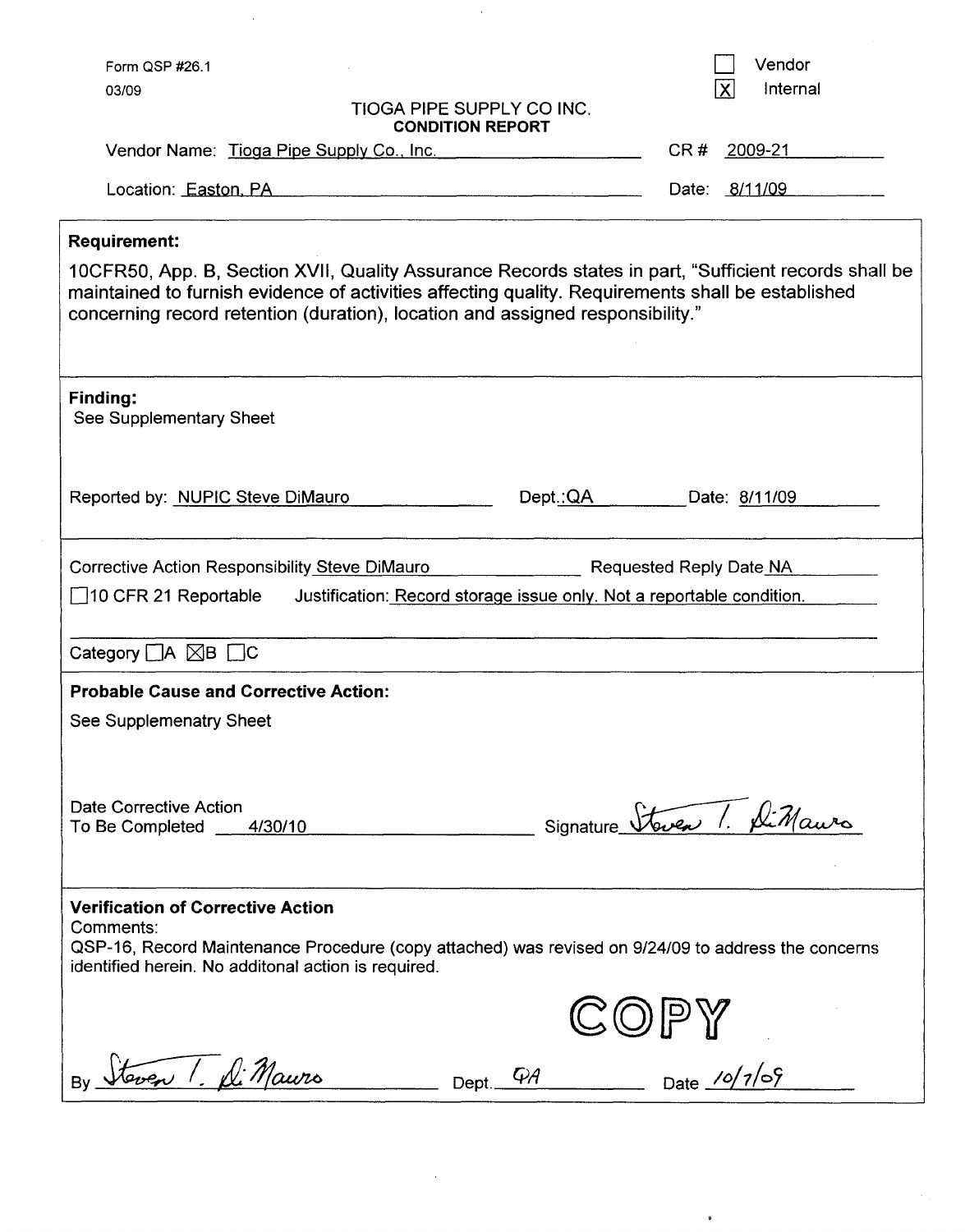## Supplementary Sheet CR **2009-21**

#### Finding:

Contrary to the stated requirements, based on review of QSM section 17, QA Records, Rev. 8, dated 10/17/05 and QSP-16, Record Maintenance Procedure, Rev. 8 the following deficiencies were identified:

- 1. The QSM & QSP need to clearly define what documents Tioga Pipe considers to be QA Records i.e. the following conflicting information regarding what is considered to be a QA Record requires correction/clarification; QSM section 17.1.4, identifies QA Records that are to be controlled per QSP-16. The wording of this section implies that the "customer order file" is not considered to be a quality record after the required documentation is forwarded to the customer. QSP-16, section 2.2.2 states in part that "after the order is complete, the customer order file is returned to the QA Department for record retention and control per QSP-16 requirements."
- 2. QA Record storage location(s) and responsibilities need to be clearly defined/clarified: At this time several quality records are being maintained at the Easton, PA location. It was also found that some quality records were being stored at the Philadelphia office. The QSM and QSP require revision to clearly define storage location requirements for the various types of records (including archives) and responsibility for maintaining the records.
- 3. QSP needs to clearly identify storage requirements: QSP-16 currently identifies storage of records within metal filing cabinets. In response to NRC NON 99900879/2008-201-05, Tioga Pipe issued CAR #280, Rev. 1 (dated 9/08/08) which resulted in the procurement of 2-hour fire rated file cabinets (one for the Easton location and one for Philadelphia). QSP-16 is silent on the use of these 2-hour fire rated cabinets and what specific QA Records are to be stored in these cabinets at the different locations.

#### Probable Cause and Corrective Action:

#### Cause:

Tioga stores quality records appropriately but those documents considered to be quality records were inadvertently not included in QSP-16.

#### Corrective Action:

QSP-16 will be revised to clearly identify documents considered to be QA Records, clearly identify which records are to be stored in which locations, clearly identify storage requirements for quality records, and responsibility for maintaining these records at each location. In addition, the revision to QSP-16 will ensure that it is in compliance with the QSM.

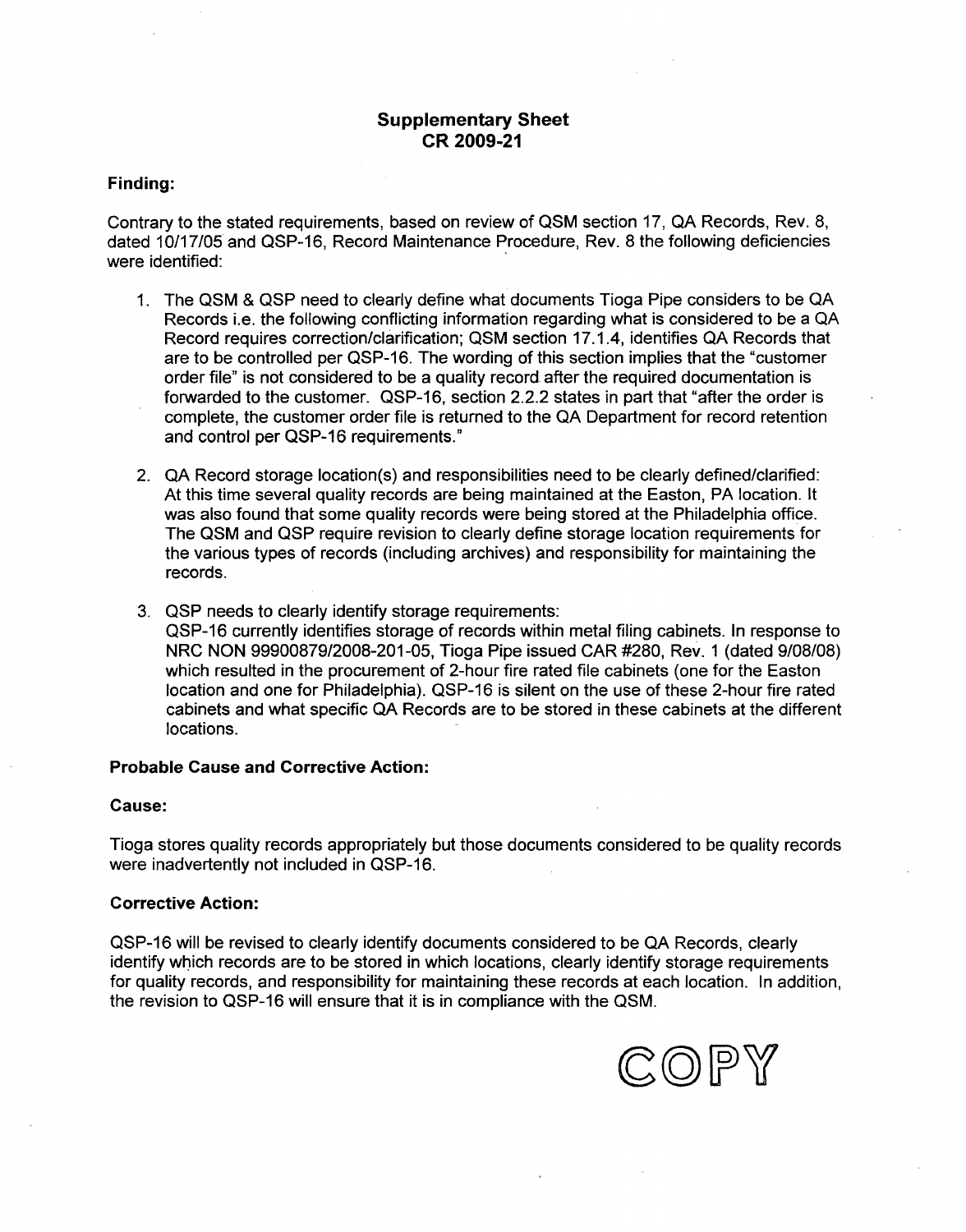

# **QUALITY** SYSTEM PROCEDURE **QSP-16** Record Maintenance Procedure

| <b>Revision 12</b><br>Date: 9/24/09 |                      |                    |
|-------------------------------------|----------------------|--------------------|
|                                     |                      | Signature          |
| Prepared                            | <b>Dennis Tauber</b> | Nome Trule         |
| <b>Title</b>                        | Director of QA       |                    |
| Concurred                           | <b>Dennis Tauber</b> |                    |
| <b>Title</b>                        | Director of QA       | Nam Saube          |
| Approved                            | <b>Nick Tambakis</b> |                    |
| <b>Title</b>                        | <b>QA Supervisor</b> | S. Jambh.          |
| Approved                            | <b>Steve DiMauro</b> |                    |
| <b>Title</b>                        | QA Manager           | Steven T. Di Mauro |

 $\sim 20$ 

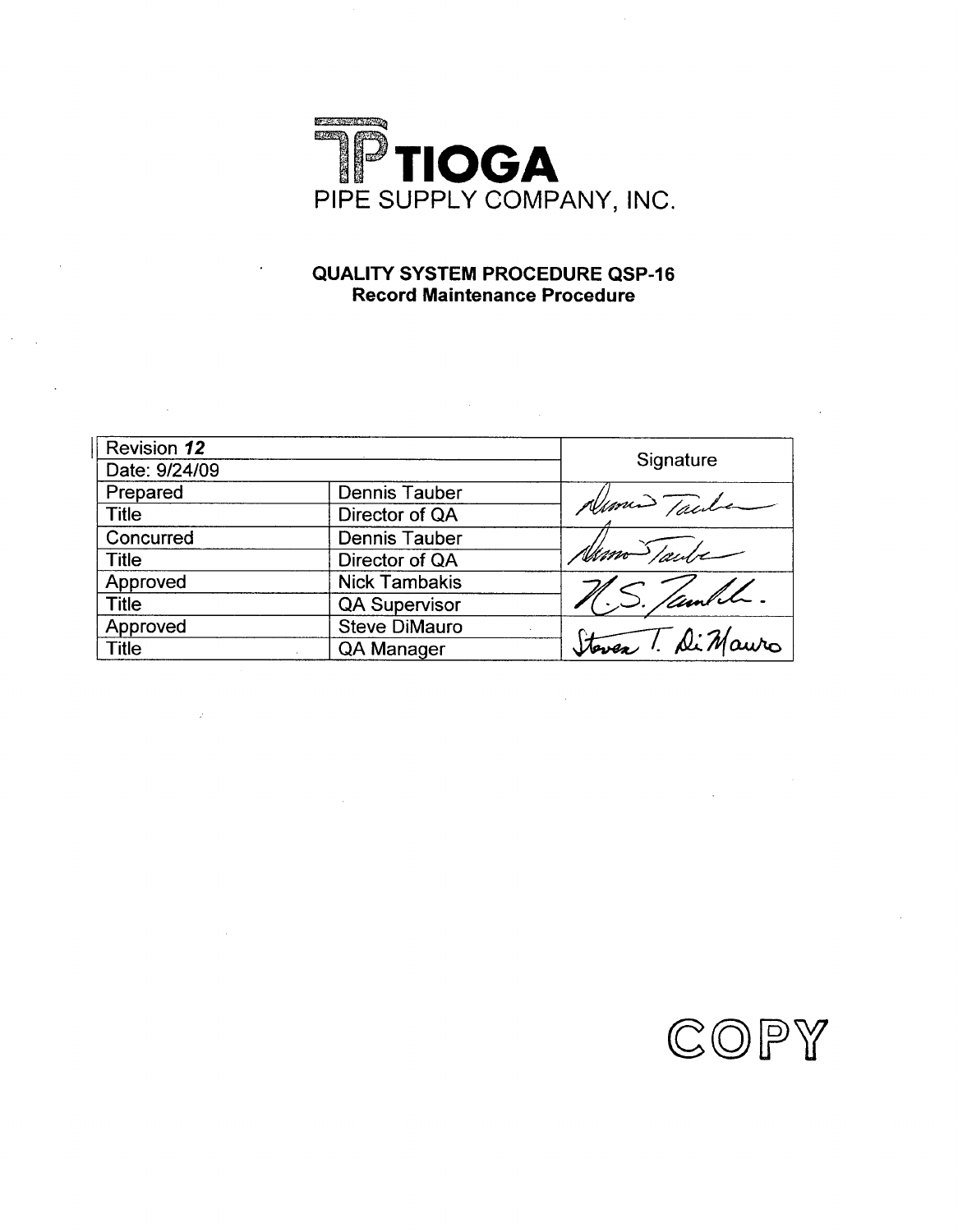Tioga Pipe Supply Co., Inc. Quality System Procedure 16 Records Maintenance Procedure Revision 12 Dated September 24, 2009 Page 2 of 7

#### **1.0** Purpose

1.1 It is the intent of this procedure to describe a program for the legibility, identification, retrievability and orderly maintenance of Quality Assurance records.

### *2.0 References*

- *2.1 ASME Section III Subarticle NCA/WA-3800*
- *2.2* **1** *OCFR5O Appendix B, Quality Assurance Criteria for Nuclear Power Plants and Fuel Reprocessing Plants*
- *2.3 NQA- 1, Quality Assurance Requirements for Nuclear Facility Applications 2.4* 1OCFR *21, Reporting of Defects and Noncompliances*
- 
- *2.5 USNRC RegGuide 1.28*

### *3.0 Responsibilities*

- *3.1 The Quality Assurance Manager has the responsibility to provide and maintain storage facilities for the Quality Assurance Records identified in this Procedure.*
- *3.2 All personnel that generate or copy Quality Assurance Records have the responsibility to ensure the applicable record is complete and legible. Copies of records that are forwarded to the Customer or maintained as Objective Evidence are to be verified prior to issuance or retention for attributes such as, but not limited to:*
	- *a) Cut off information*
	- *b) Copy marks that obliterate information*
	- *c) All corrections are properly annotated.*
	- *d) Copy clarity*
- *3.3 All personnel that access or retrieve Quality Assurance Records shall be trained on the proper return of such file and trained on the equipment to ensure records are not damaged, deteriorated or lost while in their possession. Any conditions that subject Quality Assurance Records to potential damage, loss, or deterioration shall be reported to the QA Manager for action.*

### *4.0 Definitions*

- *4.1 Lifetime Records are those that meet one of the following criteria:*
	- *4.1.1 Those that would be of significant value in demonstrating capability for safe operation*
	- *4.1.2 Those that would be of significant value in maintaining, reworking, repairing, replacing, or modifying an item*

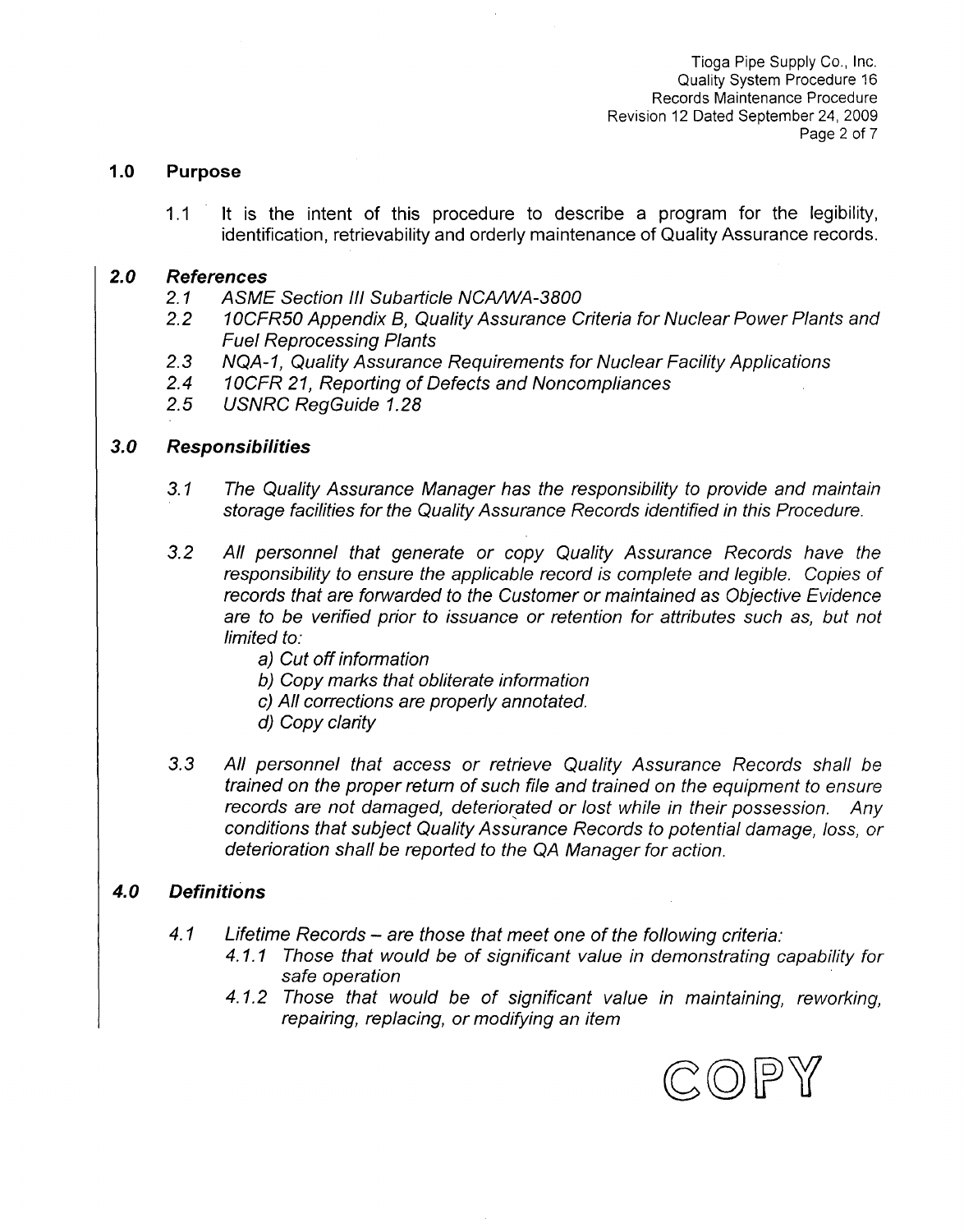Tioga Pipe Supply Co., Inc. Quality System Procedure 16 Records Maintenance Procedure Revision 12 Dated September 24, 2009 Page 3 of 7

- 4.1.3 Those that would be of significant value in determining the cause of an *accident or malfunction of an item*
- *4.1.4 Those that provide required baseline data for inservice inspections.*
- *4.2 Nonpermanent Records those records required to show evidence that an activity was performed in accordance with the applicable requirements but need not be retained for the life of the item because they do not meet the criteria for lifetime records. Nonpermanent records shall be maintained for the identified retention period.*

# *5.0 Details*

- *5.1 Lifetime Records Tioga Pipe Supply does not maintain any Lifetime Records. In accordance with the definitions of NQA-1 and the guidance provided in USNRC Reg. Guide 1.28 the only document which may qualify as a* lifetime *record is the Certified Material Test Report; which is transmitted to the customer with shipment at the time it is generated. Lifetime storage of this record is the responsibility of the Owner or their authorized agent.*
- *5.2 Nonpermanent Records Tioga Pipe Supply generates and maintains several types of nonpermanent records. These are programmatic records and not specific to a customer order. Included are:*
	- *5.2.1 Certified Material Test Reports for inventory*
	- *5.2.2 Purchase Orders and Receiving Reports for inventory*
	- *5.2.3 Personnel Training, Qualification and Certification Records*
	- *5.2.4 Vendor Audit Reports*
	- *5.2.5 Approved Vendor Manuals*
	- *5.2.6 Internal Audit Reports*
	- *5.2.7 Corrective Action/Condition Reports*
	- *5.2.8 Nonconformance Reports*
	- *5.2.9 Calibration certificates*

*5.2.10 Manufacturing Records*

*5.2.11 Quality Assurance Manual and Procedure distribution logs*

*5.2.12 IOCFR Part 21 Records*

- 5.3 Customer Order Documentation
	- 5.3.1 Customer order documentation files will consist of the following as applicable:

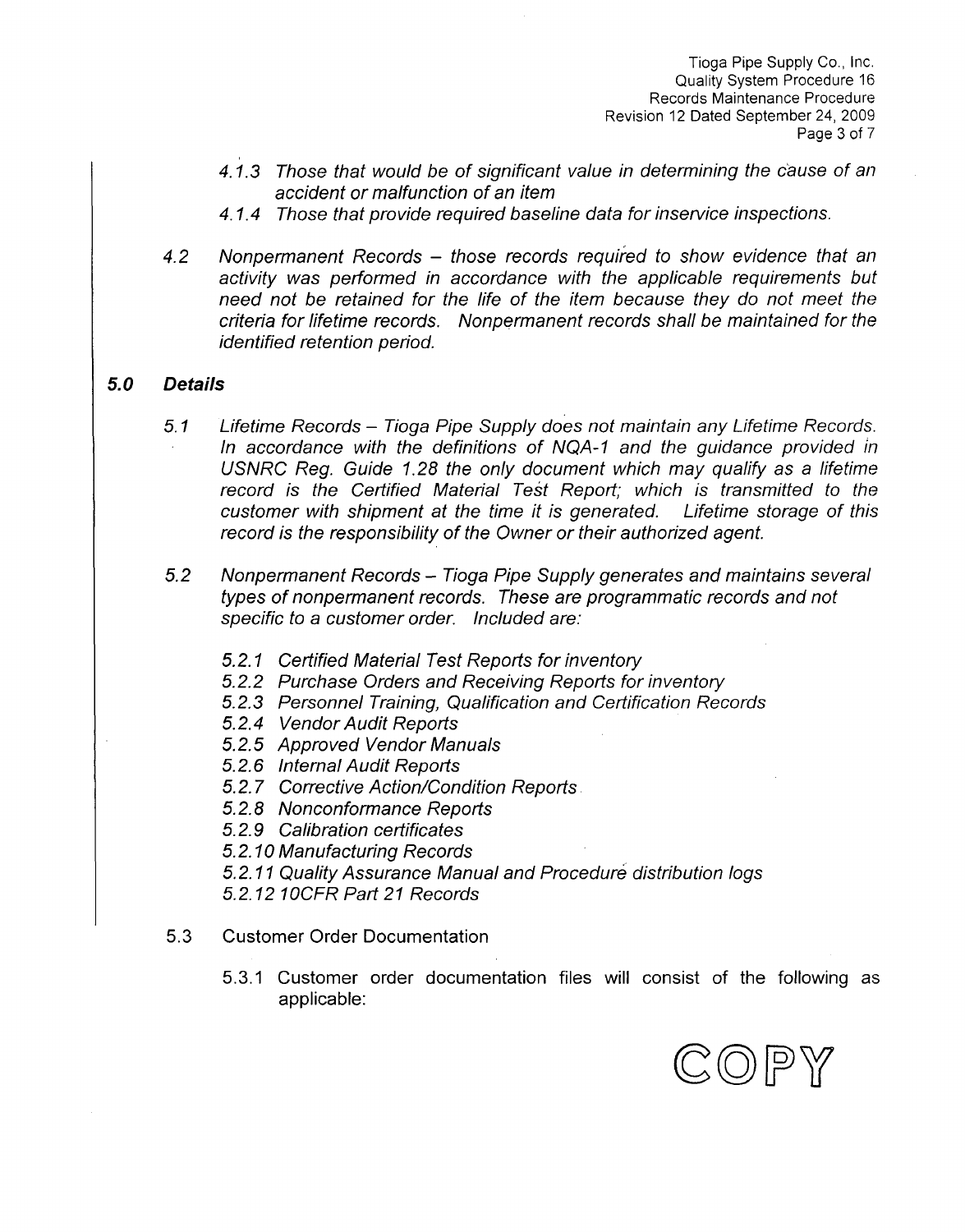Tioga Pipe Supply Co., Inc. Quality System Procedure **16** Records Maintenance Procedure Revision 12 Dated September 24, **2009** Page 4 of **7**

- **5.3.1.1** Tioga Pipe's Certificate of Conformance and/or Certified Material Test Reports showing Quality System Certificate (Materials), Number and expiration date, and Quality System Manual revision date and category for category **A** through **E** orders.
- **5.3.1.2** Customer Purchase Order
- **5.3.1.3** Quality Assurance Checklist and reports.
- 5.3.1.4 Lab Memos, Service Orders, Test Results, and Final Inspection Reports.
- **5.3.1.5** Copies of the applicable material organization Certified Material Test Reports and/or Certificates of Compliance and supplier's certification.
- **5.3.1.6** Copies of certifications for all tests, heat treatments, and examinations performed for or **by** Tioga Pipe Supply Co., Inc.
- **5.3.1.7** Any nonconformances accepted **by** the customer.
- *5.3.1.8 Copies of purchase orders for direct shipments to a customer are maintained as part of the customer order documentation file.*
- **5.3.2** The *Quality Assurance Department* has the responsibility of submitting to the customer the required number of copies of quality documentation as required **by** the Code and/or Customer order. After the Sales Order is complete it is returned to the Quality Assurance Department for record retention and controlled as outlined herein.
- **5.3.3** When not in use, Customer Order folders and files will be filed **by** calendar year, customer name, customer order number, and sales order number and placed in a metal file cabinet.
- 5.3.4 Customer Specifications are maintained **by** the **QA** Department.
- **5.3.5** Active documents **- All** active quality-related documents which are used in the daily function of the company will be maintained in the department which has use for them.
- **5.3.6** Document Changes
	- **5.3.6.1** Major changes which are other than typographical errors or editorial corrections on the Sales Orders will be reviewed **by** the Quality Assurance Department as part of the Sales Order review. Minor Sales Order changes such as editorial corrections or changes that do not affect quality such as price and delivery do not require Quality Assurance review. Minor changes shall only be performed **by** the originator of the Sales Order or supervisory personnel.

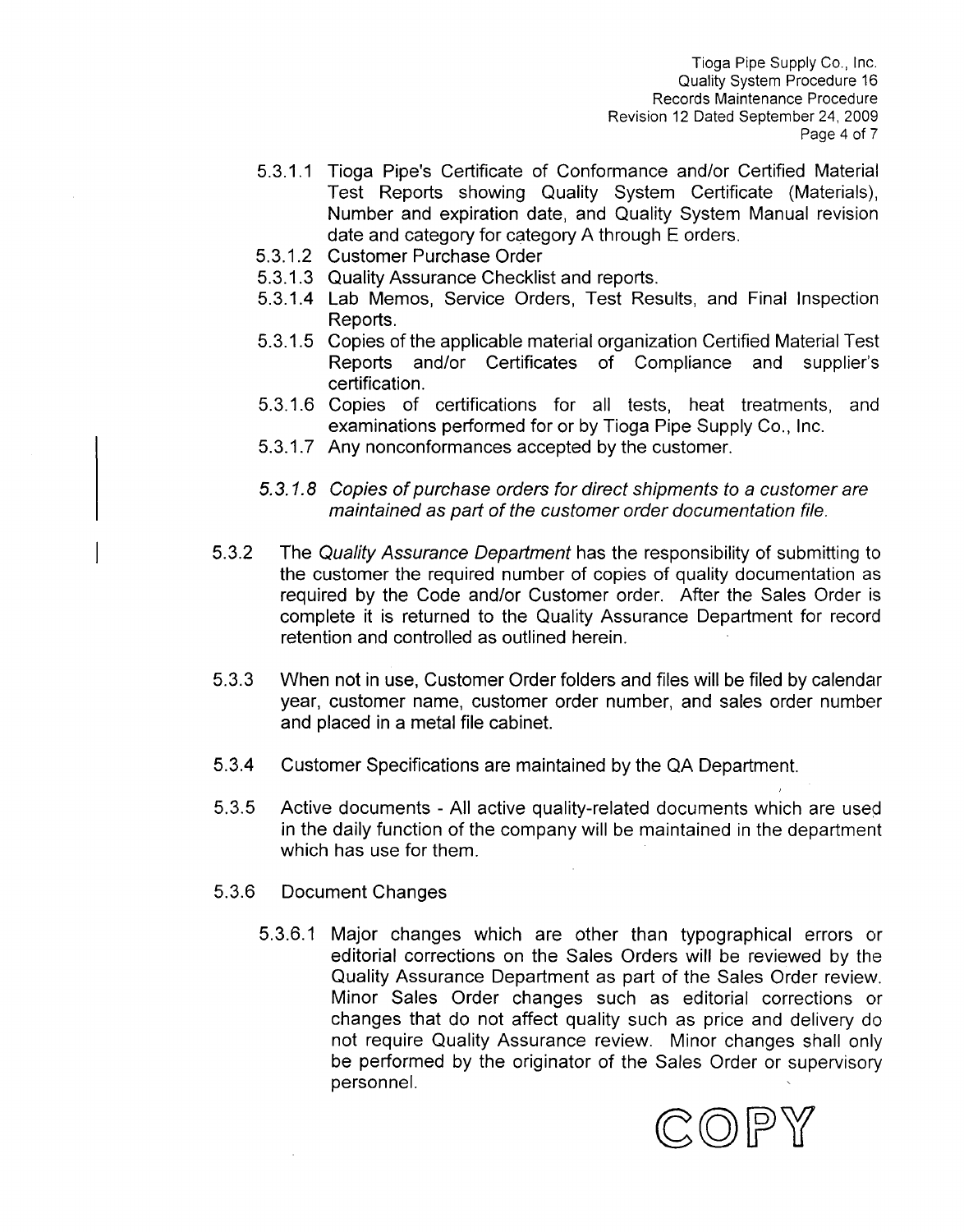Tioga Pipe Supply Co., Inc. Quality System Procedure 16 Records Maintenance Procedure Revision 12 Dated September 24, 2009 Page 5 of 7

- 5.3.6.2 Changes on the Quality Assurance Checklist will only be performed by the Quality Assurance Department and those changes will be *single-lined-out,* initialed, and dated.
- 5.6.3.3 Non-quality related changes to the customer's confirming order may be performed by Technical Sales without Quality Assurance review. No information on the customer's confirming order shall be obliterated without written consent of the customer.
- 5.6.3.4 Any changes which cannot be clearly determined as minor by the originator or supervisor will require Quality Assurance review.
- *5.4 Records*
	- *5.4.1 All records described herein are nonpermanent records and will be stored by Quality Assurance in cabinets with a 2-hour fire rating. All records described below will be retained for three (3) years unless stated otherwise:*
		- 5.4.1.1 Certified Material Test Reports
			- For inventory purchased material that is purchased with Certified Material Test Reports (CMTR), the CMTR'S are forwarded to the Quality Assurance Department upon receipt. After review and acceptance the CMTR'S are filed by specification, size, and grade where applicable by the Quality Assurance Department.
		- 5.4.1.2 Vendor Records Quality Assurance will maintain the following vendor records for each qualified vendor:
			-
			- Approved Vendors Log
		- 5.4.1.3 Purchase orders and receiving records
			- ° Copies of Q3800 and Q50 purchase orders, with the applicable receiving reports for inventory are maintained by the Quality Assurance Department.

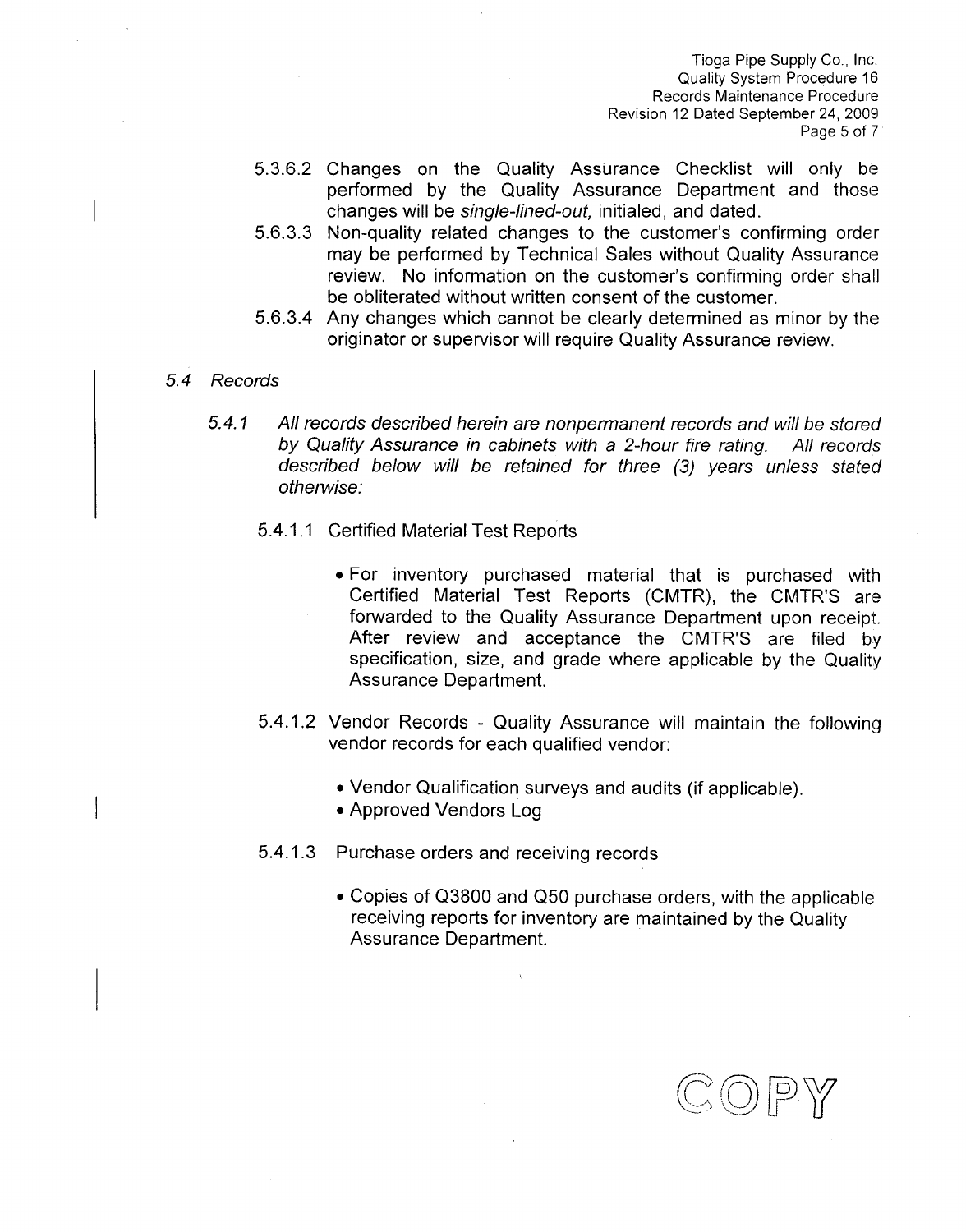Tioga Pipe Supply Co., Inc. Quality System Procedure **16** Records Maintenance Procedure Revision 12 Dated September 24, 2009 Page **6** of **7**

## 5.4.1.4 Training, *Qualification,* and Certification Records

- Records of training, qualification, and certification for all personnel included in this program will be maintained **by** the Quality Assurance Department.
- 5.4.1.5 Calibration Certificates
	- Calibration records for all measuring and test equipment included in this program will be maintained on file **by** the Quality Assurance Department.
- 5.4.1.6 Internal Audits, Nonconformance Reports and *Condition Reports*
	- Internal Audit Reports, Nonconformance Reports and Corrective Action Requests/Condition *Reports* are maintained **by** the Quality Assurance Department.
- 5.4.1.7 **10** CFR Part 21 Records
	- **\*As** required **by 10** CFR Part 21, the following records will be maintained on file **by** the **QA** Department for the time period specified:
	- **"** Evaluations of deviations and failures to comply for a minimum of **5** years after the date of the evaluation.
	- **"** Notifications sent to purchasers and affected licensees for a minimum of **5** years after the notification.
	- **"** Records of purchasers of basic components for **10** years after delivery of the basic component or service associated with a basic component.
	- " Definitions of these terms are in **10** CFR Part 2 **1.**
- 5.4.2 Quality Manuals, Procedures, and Test Instructions
	- 5.4.2.1 The latest revision of the Quality System Manual, Quality Inspection Manual, Quality System Procedures, and Test Instructions will be controlled as outlined **by** the applicable procedure.
	- 5.4.2.2 Single copies of previous revisions of these documents will be maintained **by** the Quality Assurance Department for record purposes.